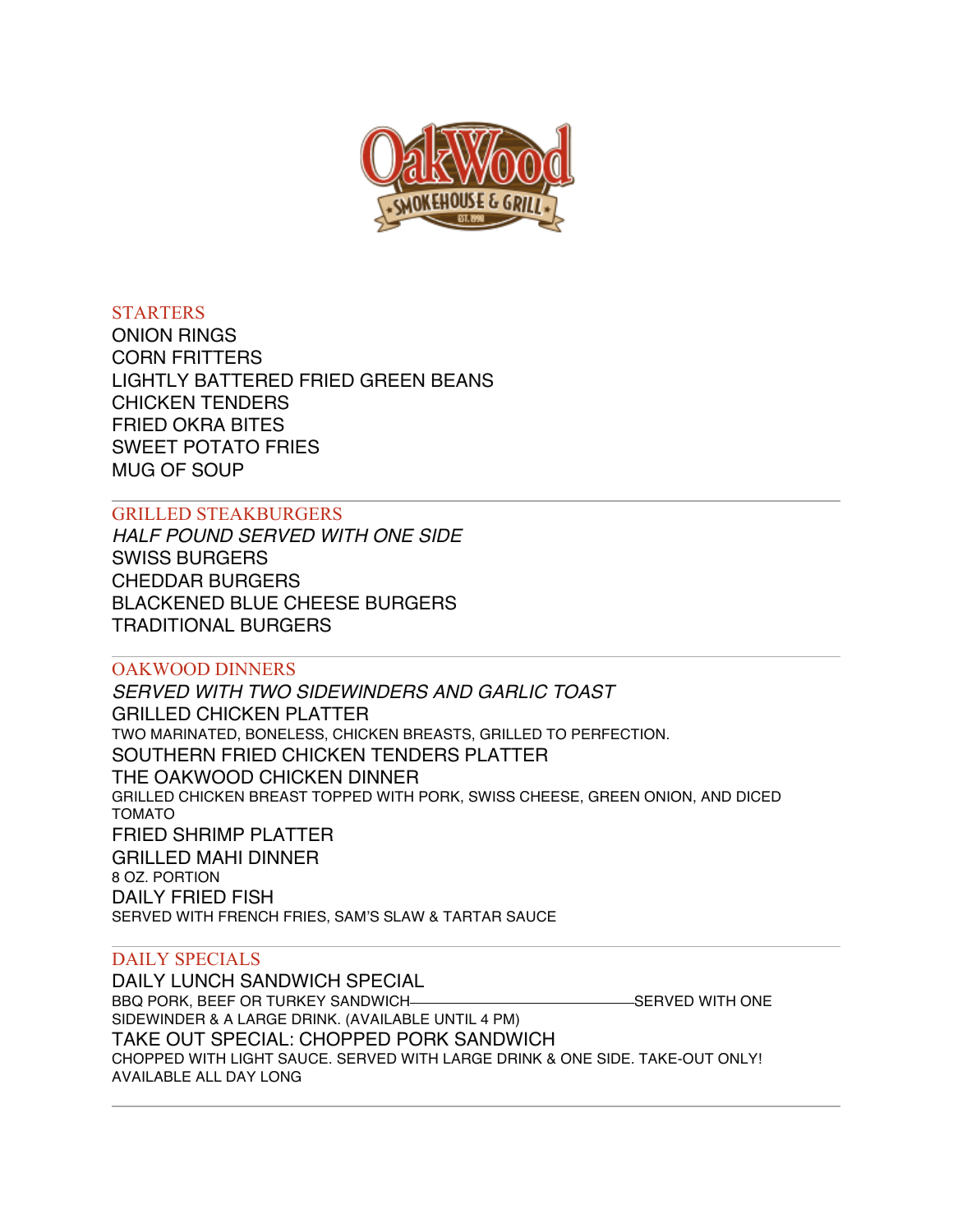## FRESH SALADS

FETA CHICKEN SALAD CHICKEN BREAST, FETA CHEESE, CRANBERRIES AND CANDIED NUTS ORIENTAL CHICKEN SALAD FRIED CHICKEN, ORIENTAL NOODLES, DICED TOMATO, EGG, GREEN ONION, CANDIED NUTS SOUTHERN FRIED SALAD CHICKEN TENDERS, BACON, EGG, CHEESE, TOMATO, & CROUTONS CHICKEN BREAST SALAD CHICKEN WITH TOMATO, EGG, CUCUMBER, ONION & CHEESE BBQ COMBO SALAD BEEF, TURKEY, TOMATO, EGG, CUCUMBER, ONION & CHEESE CHICKEN COBB SALAD BACON, BLUE CHEESE, TOMATO, ONION & EGG MUG SOUP & SALAD COMBO SERVED WITH GARLIC TOAST GARDEN SIDE SALAD

#### SIDEWINDERS

FRENCH FRIES SWEET POTATO SAM'S SLAW BAKED BEANS GREEN BEANS LIMA BEANS BLACK EYE PEAS ROASTED CORN SALAD COLLARD GREENS MAC & CHEESE

#### PREMIUM SIDEWINDERS

FRIED OKRA BITES CORN FRITTERS SWEET POTATO FRIES SIDE SALAD ONION RINGS

#### SLOW SMOKIN' BBQ

*ALL BBQ IS SLOWED ROASTED AND MAY RUN OUT. SERVED WITH TWO SIDEWINDERS & GARLIC TOAST* PORK PULLED WITH SAUCE, CHOPPED DRY OR SLICED **CHICKEN** (SMOKED OR GRILLED) CHOICE BEEF **TURKEY** SAUSAGE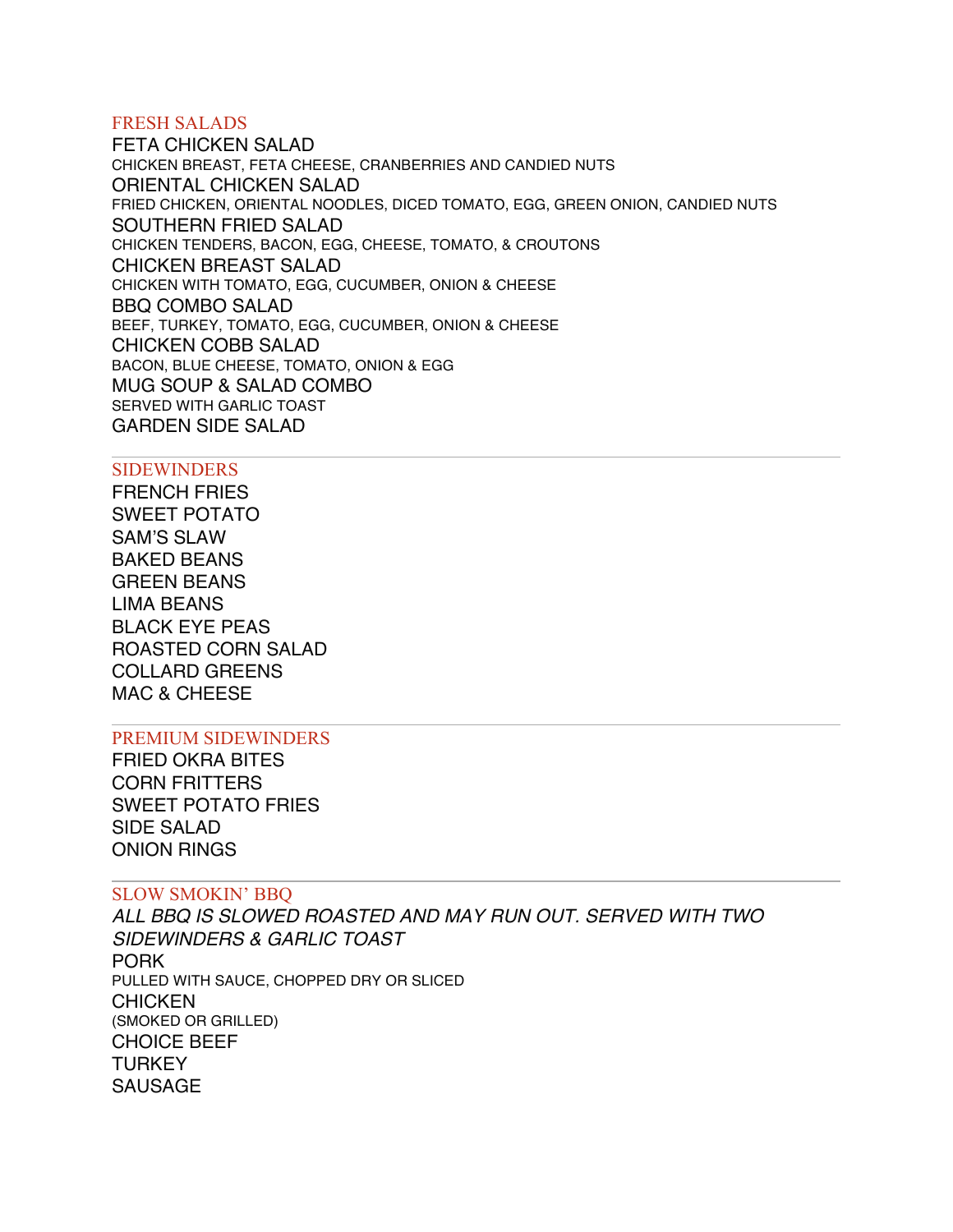COMBO DINNER CHOICE OF TWO OR THREE MEATS

#### AWARD WINNING BABY BACK RIBS

FULL RACK SERVED WITH TWO SIDEWINDERS & GARLIC TOAST HALF RACK SERVED WITH TWO SIDEWINDERS & GARLIC TOAST HALF RACK COMBO SERVED WITH YOUR CHOICE OF PORK, BEEF, SAUSAGE, TURKEY, OR CHICKEN

### **SANDWICHES**

*ALL SANDWICHES ARE SERVED WITH ONE SIDEWINDER.* GRILLED MAHI SANDWICH BLACKENED OR LEMON PEPPER PORK SANDWICH SLOW SMOKED AND SERVED CHOPPED, CHOPPED WITH SAUCE OR SLICED GRILLED CHICKEN SANDWICH TENDER BONELESS CHICKEN BREAST GRILLED TO PERFECTION CHOICE AU JUS BEEF SANDWICH SLICED THIN SERVED WITH AU JUS TURKEY SANDWICH PREMIUM SMOKED TURKEY SLICED THIN TEXAS TOAST PORK SANDWICH TOPPED WITH COLE SLAW FRIED FISH SANDWICH TARTER AND LEMON WEDGE

# ALA CARTE

PORK *(pound) (1/2 pound)* BEEF *(pound) (1/2 pound)* TURKEY *(pound) (1/2 pound)* CHICKEN *(whole) (half)* RIBS *(full) (half)* COLESLAW *(gallon) (quart) (pint)* BAKED BEAN *(gallon) (quart) (pint)* DAILY VEGETABLE *(gallon) (quart) (pint)*

#### **BEVERAGES**

SWEET TEA UNSWEET TEA SODA LEMONADE DRAFT BEER **PITCHER** HALF PITCHER MERLOT HOUSE